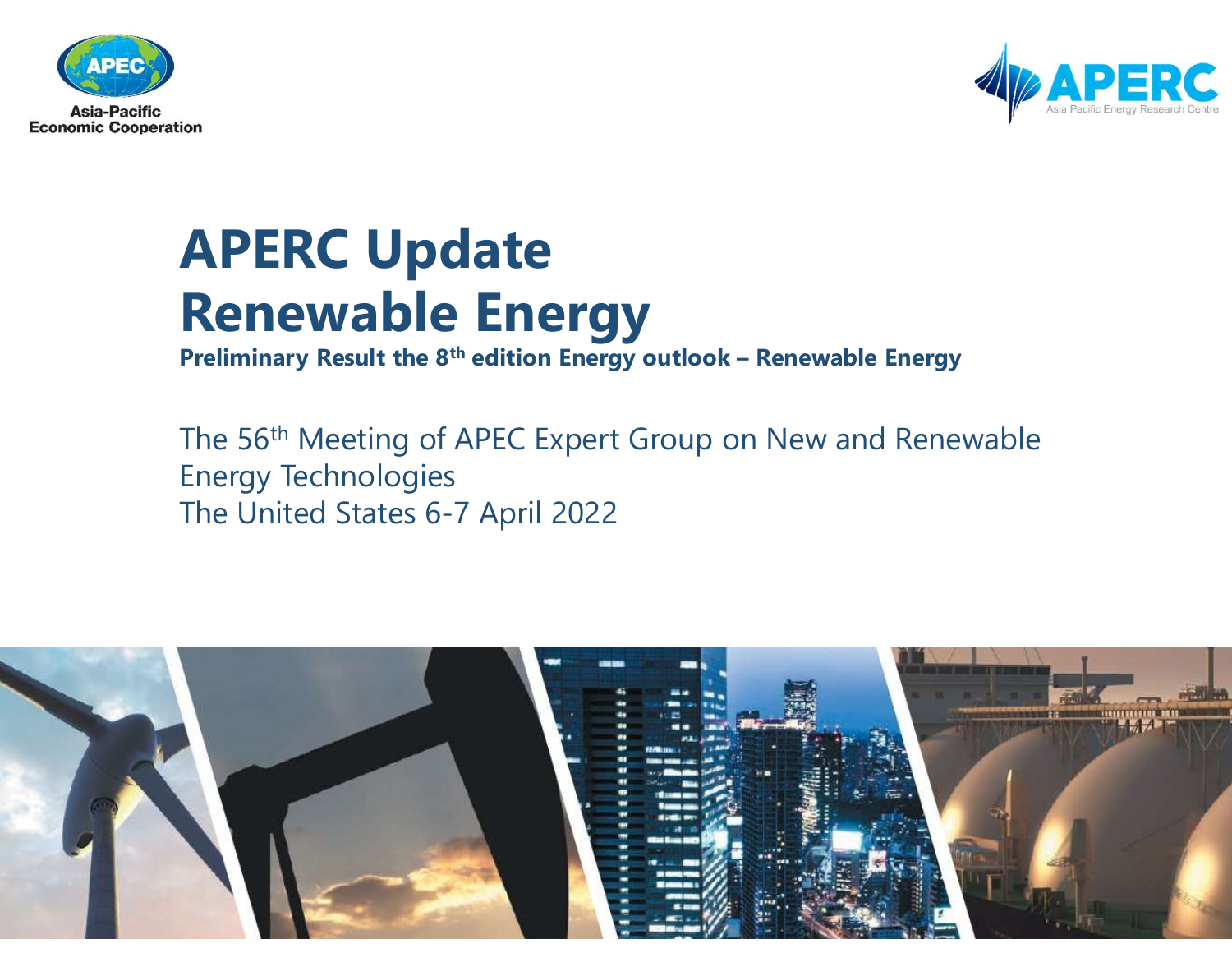#### **Outline**

- **RE share projection**
- **RE in the power generation**
- Closing thoughts

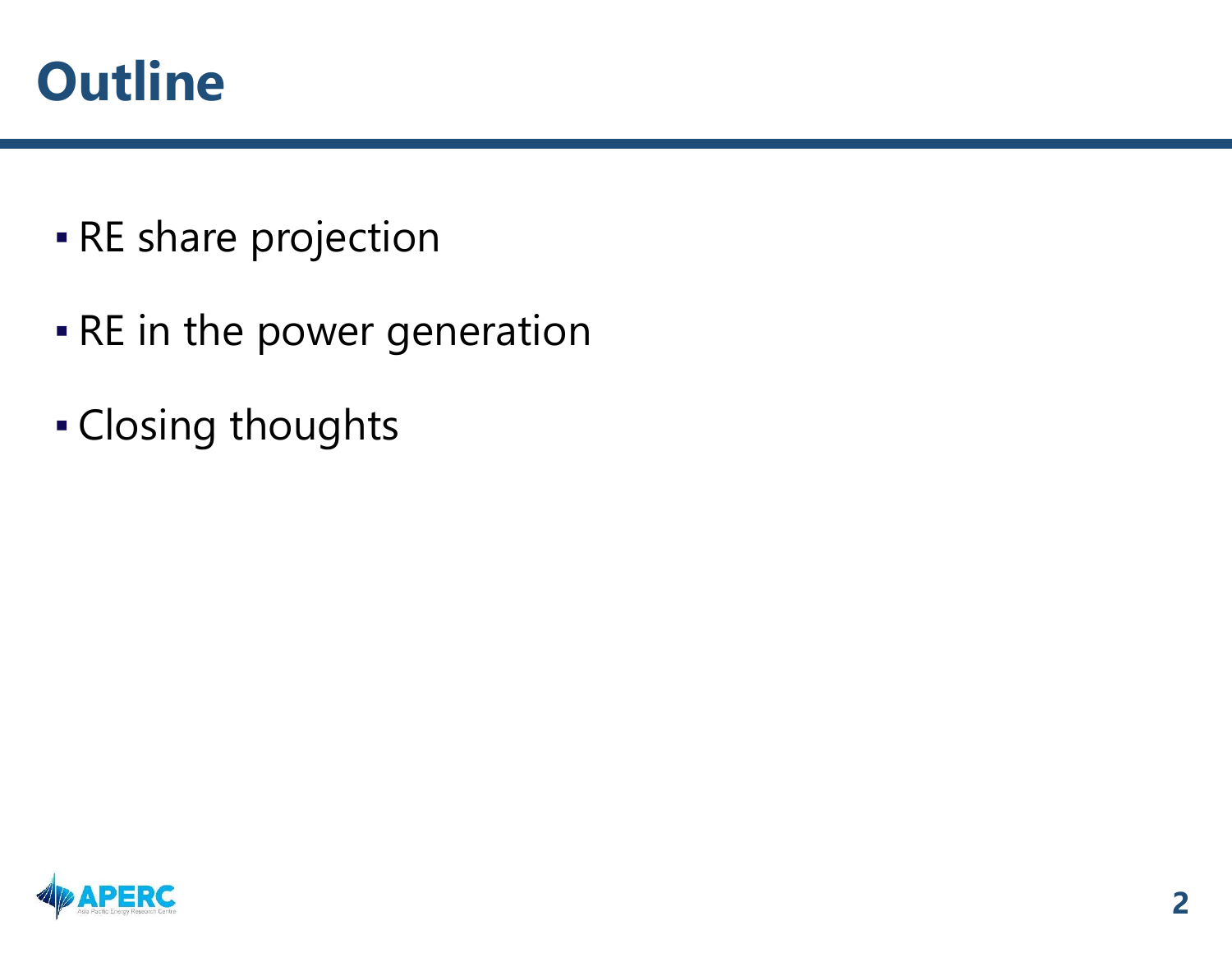# Scenarios 8<sup>th</sup> Edition Outlook - Draft

| <b>Scenarios 8<sup>th</sup> Edition Outlook - Draft</b> |                        |                               |
|---------------------------------------------------------|------------------------|-------------------------------|
|                                                         |                        |                               |
|                                                         |                        |                               |
|                                                         |                        |                               |
|                                                         | <b>Reference (REF)</b> | <b>Carbon Neutrality (CN)</b> |

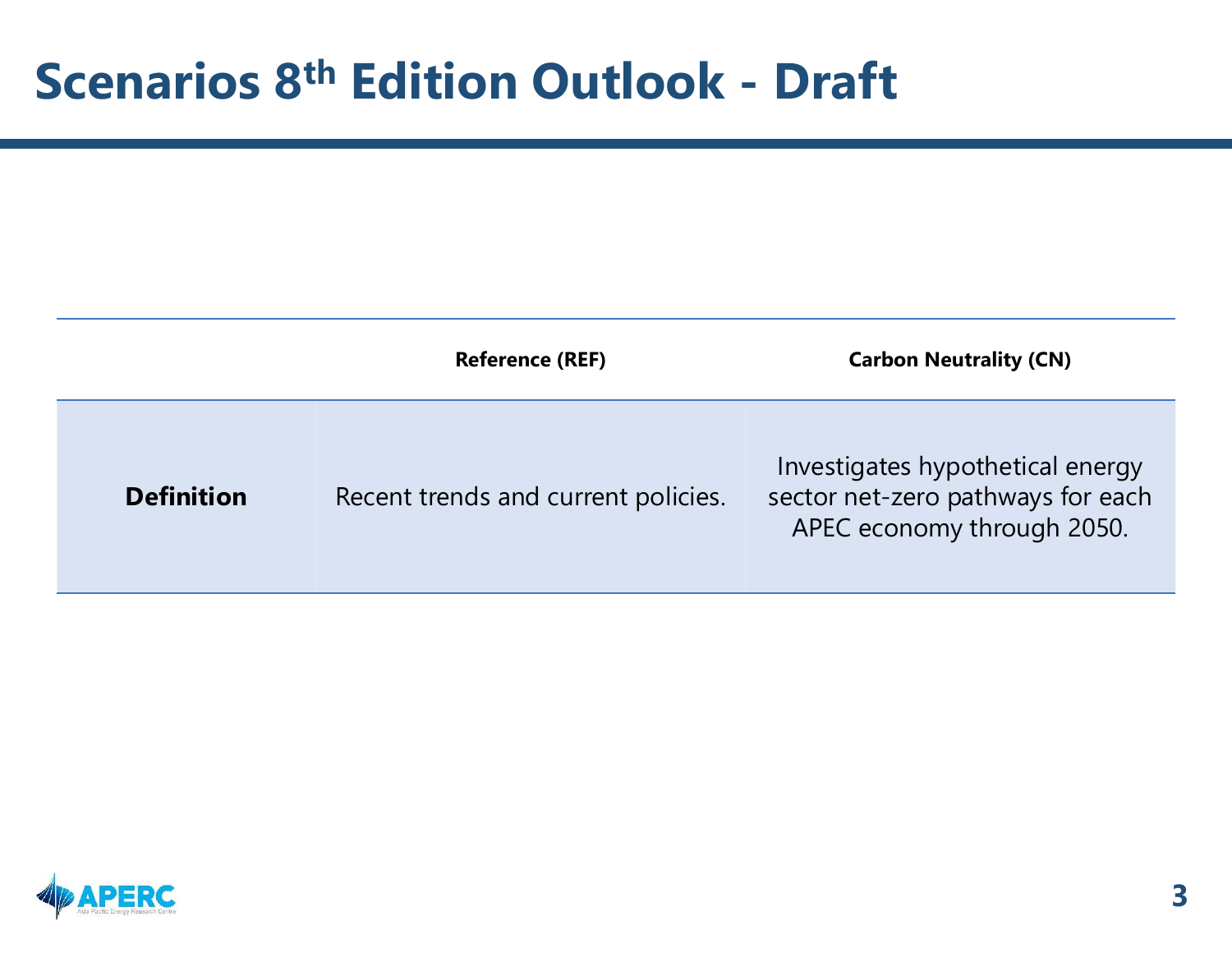#### Final Energy Consumption: Modern renewables share more than doubles by 2030



Source: APERC analysis

- -
	-

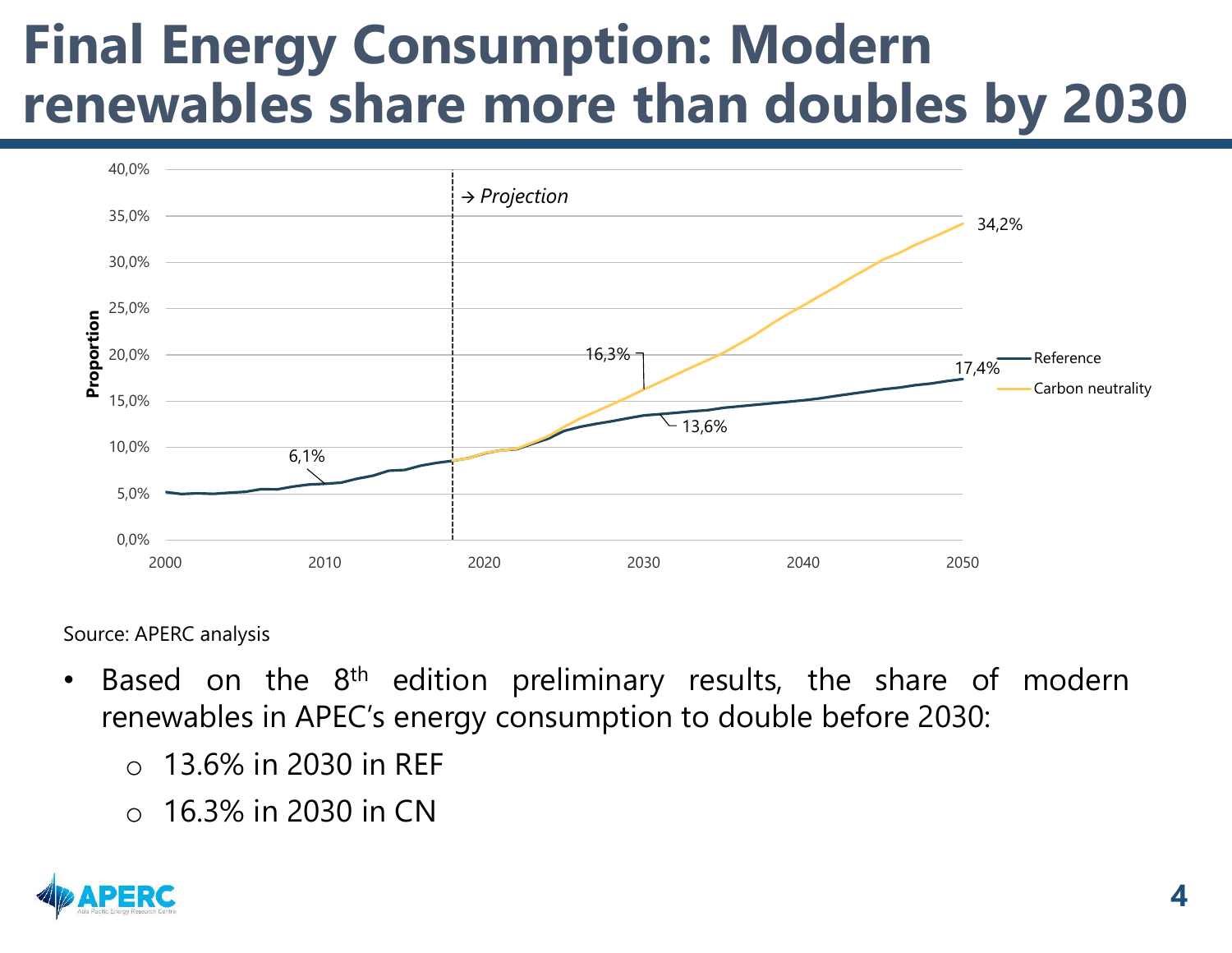#### Power generation: Modern renewables share more than doubles by 2030



Source: APERC analysis

- 
- scenarios.

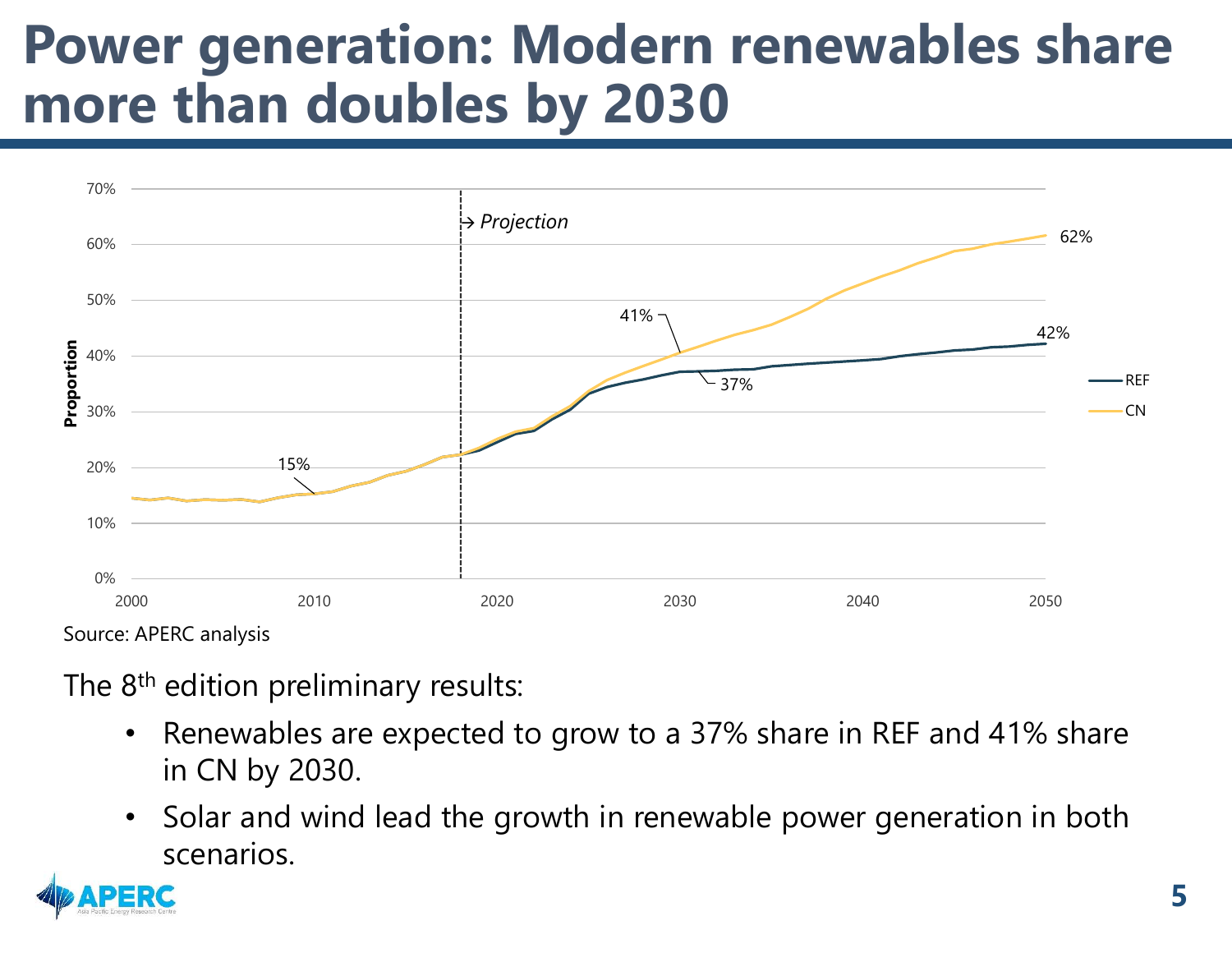#### Electricity Generation: APEC



- 
- 
- 

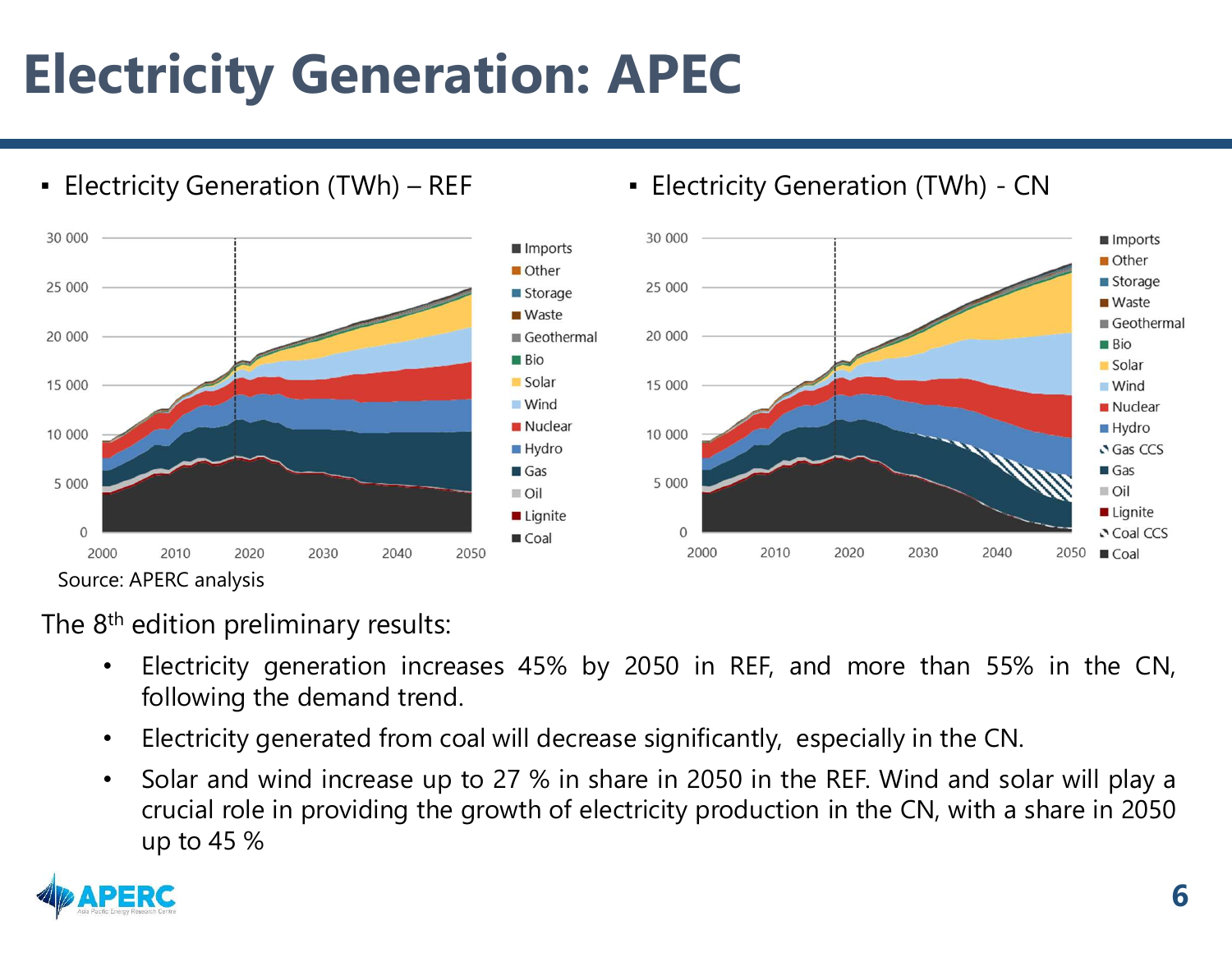## Power Generation Capacity : APEC Power Generation Capacity : APEC<br>
• Power Generation Capacity (GW) - REF • Power Generation Capacity (GW) - CN<br>
■ store → store → store → store → store → store → store → store





- 
- 
-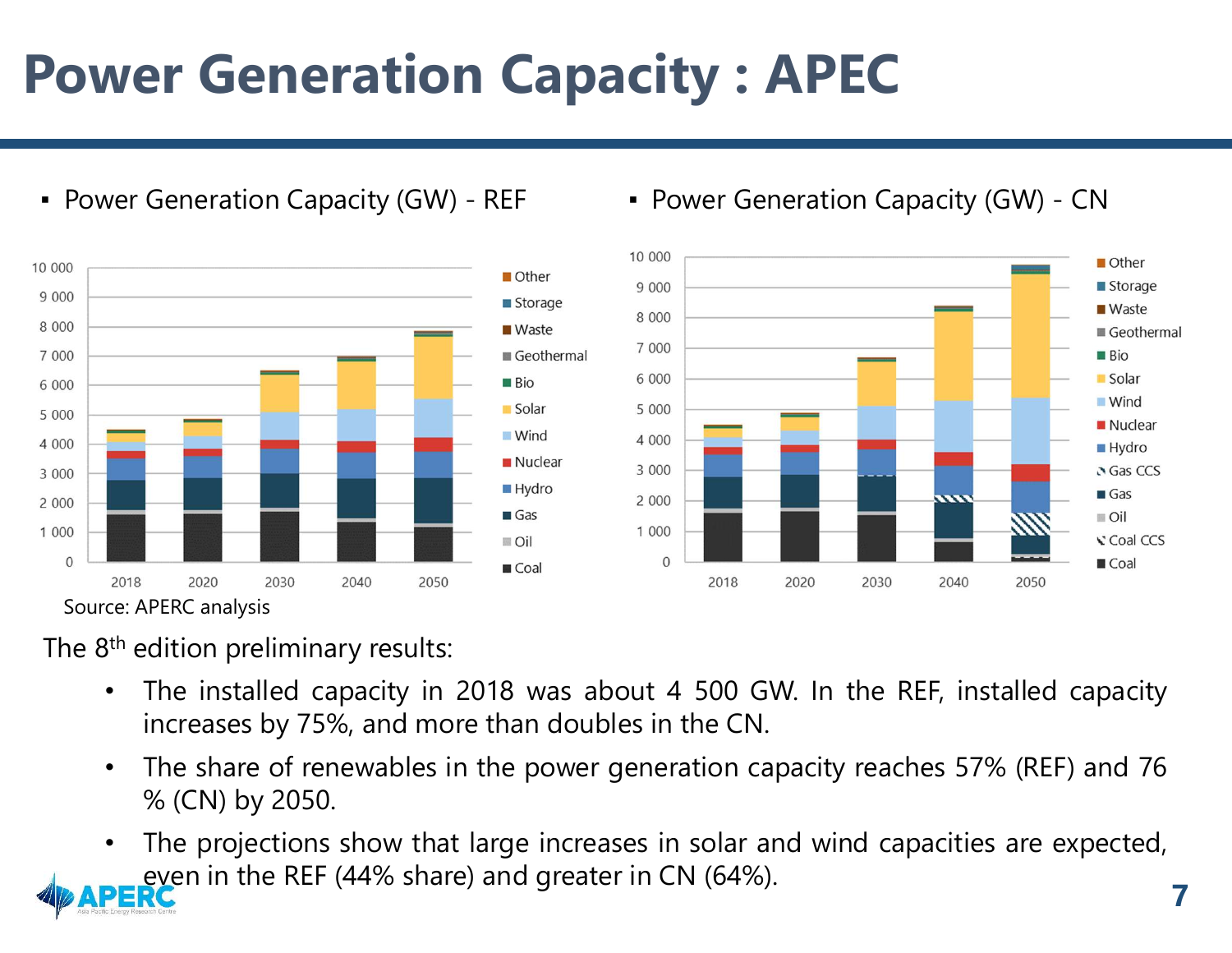#### Hydrogen projection in APEC



in CN, 2000-2050 (PJ).



- 
- 
- 

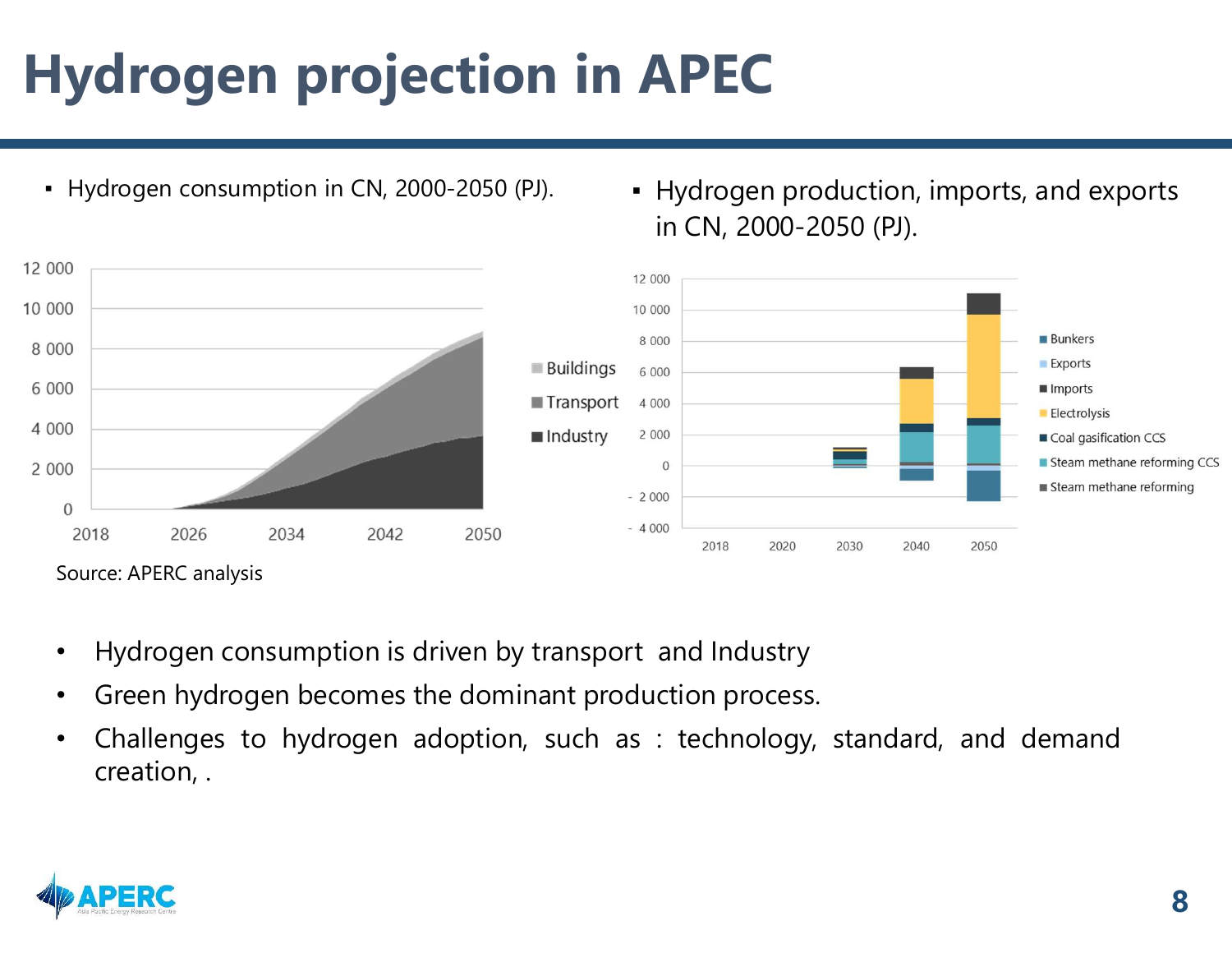#### Closing thoughts

- **Closing thoughts**<br> **APERC's preliminary model results indicate that APEC will meet its**<br> **Electricity demand will increase cignificantly with cignificant increases** Sing thoughts<br>APERC's preliminary model results indicate that APE<br>renewables' doubling goal.<br>Electricity demand will increase significantly, with signi
- **Elosing thoughts**<br> **EXEC**'s preliminary model results indicate that APEC will meet its<br>
renewables' doubling goal.<br> **Exectricity demand will increase significantly, with significant increases**<br>
in solar and wind capacitie **ing thoughts**<br>APERC's preliminary model results indicate that APEC will meet its<br>renewables' doubling goal.<br>Electricity demand will increase significantly, with significant increases<br>in solar and wind capacities in power **Sing thoughts**<br>APERC's preliminary model results indicate that A<br>renewables' doubling goal.<br>Electricity demand will increase significantly, with si<br>in solar and wind capacities in power generation a<br>preliminary model resu **Closing thoughts**<br>
• APERC's preliminary model results indicate that APEC will meet its<br>
renewables' doubling goal.<br>
• Electricity demand will increase significantly, with significant increases<br>
in solar and wind capaciti
- APERC's preliminary model results indicate that APEC will meet its<br>renewables' doubling goal.<br>Electricity demand will increase significantly, with significant increases<br>in solar and wind capacities in power generation are APERC's preliminary model results indicate that APEC will renewables' doubling goal.<br>
Electricity demand will increase significantly, with significan<br>
in solar and wind capacities in power generation are experimentary mode France is important for decarbonisation, and the challenges are substantial. Green hydrogen is the APERC's preliminary model results.<br>
The characteristic substantial for the preliminary model results.<br>
The more crucial as
- Electricity demand will increase significantly, with significant increases<br>in solar and wind capacities in power generation are expected in the<br>preliminary model results.<br>Maintaining grid reliability will be more crucial a Electricity demand will increase significantly, with significant increases<br>in solar and wind capacities in power generation are expected in the<br>preliminary model results.<br>Maintaining grid reliability will be more crucial a